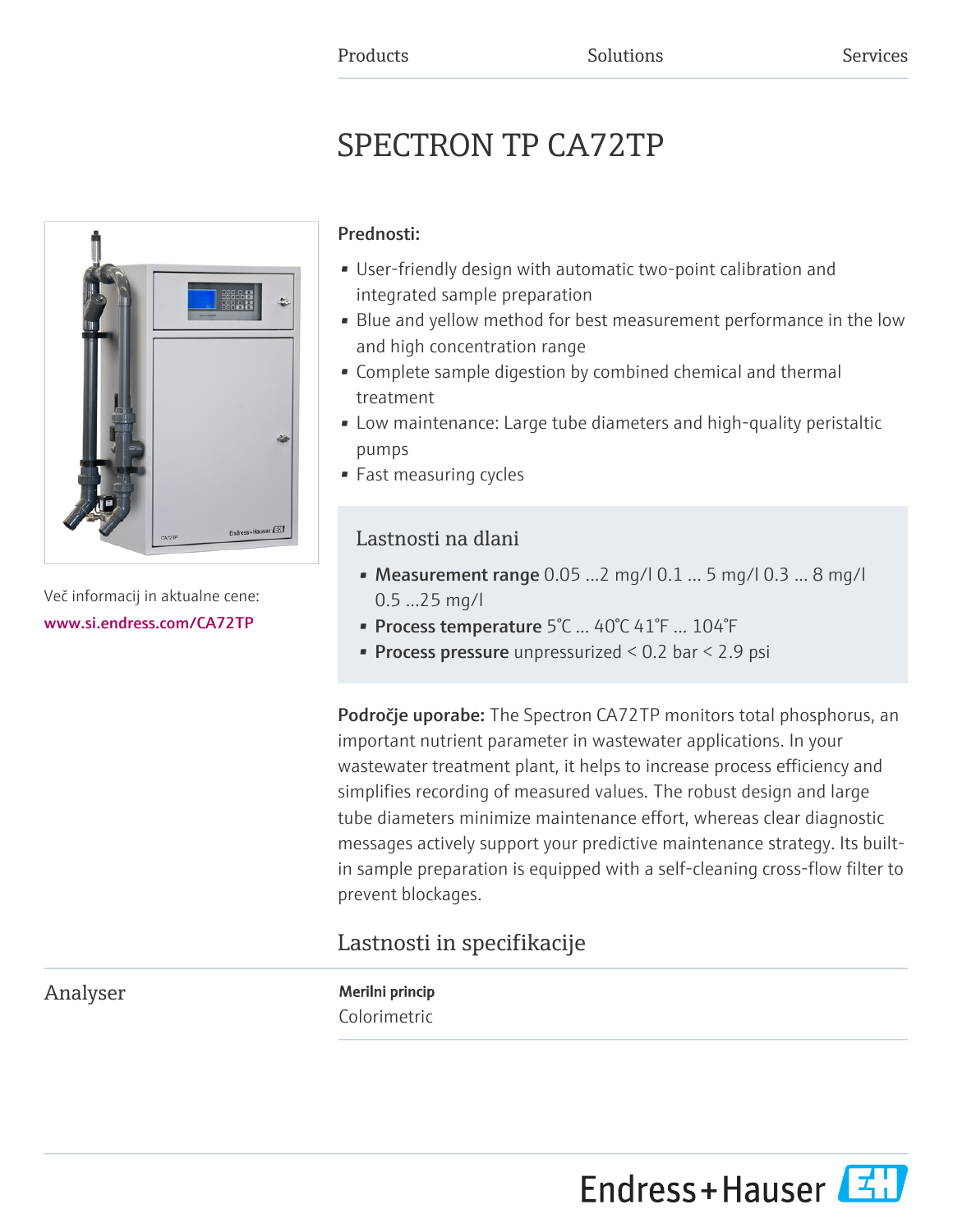#### Analyser Characteristic

Analyzer for total phosphorus

#### Size

990 x 825 x 400 mm 39.0 x 32.5 x 15.8 inch

#### Design

Aluminum, powder-coded

#### Process temperature

5°C ... 40°C 41°F ... 104°F

#### Ambient temperature

0°C ... 40°C 32°F ... 104°F

#### Process pressure

unpressurized < 0.2 bar < 2.9 psi

#### Sample flow rate

5 ... 12ml/min 0.17 to 0.4 fl.oz./min

#### Consistency of the sample

low level of solids, particle size <500 µm

#### Specials

automatic two-point calibration Diode array spectrometer chemical and thermal digestion

#### Application

monitoring: sewage treatment plant outlet, process water, surface water, cooling water